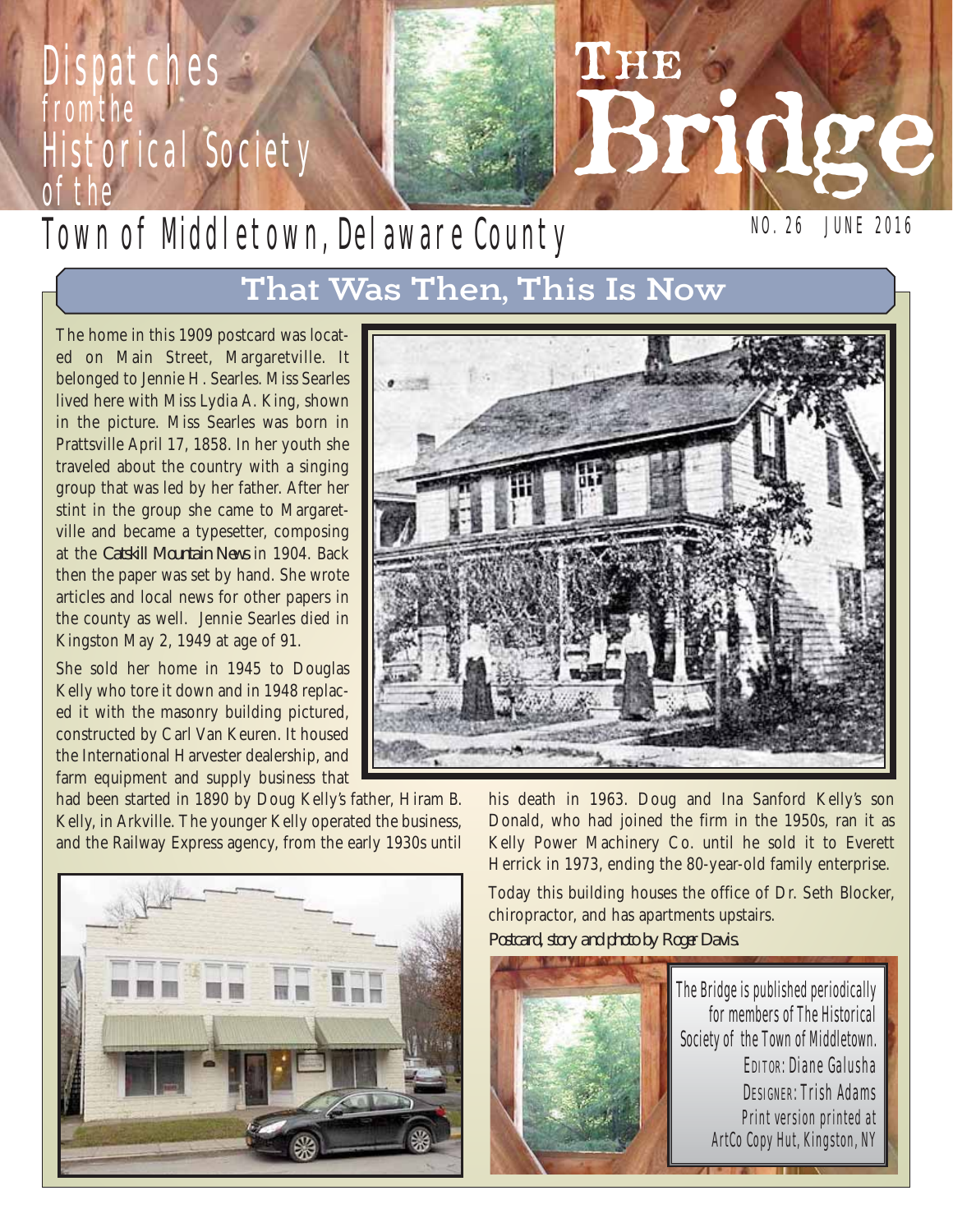

# 5TH Annual Living History Tour at Halcott Cemetery

Seven men and women, and one little girl, will tell their stories at the 5th Annual Living History Cemetery Tour Saturday, June 18 at the Halcott Cemetery on Bouton Road, Halcott (not to be confused with Halcottsville!)

Reserve a tour time by calling Jane Miller at 845-586-4736. Tours start every 20 minutes starting at 4 p.m., with the last tour departing at 6. Admission is \$15; children under 15 are free. Rain date is June 19.

#### **Featured this year:**

Farmer, entrepreneur and long-time Halcott Town Clerk **Marshall Bouton**, portrayed by Michael Fairbairn

William and Sarah Johnson, farmers and ancestors of many Johnsons in the area today, played by John Bernhardt and Agnes Laub;

**Rev. John Peter VanValkenburgh,** first pastor of the Halcott Methodist Church, played by Kent Brown

#### Pepacton gravestone rehab underway

A project to clean, repair, re-set or replace 300 gravestones that were relocated from cemeteries in the Pepacton and Cannonsville Reservoir basins got underway this spring. Marianne Greenfield of Gravestone Cleaning Service in Delhi contracted with the NYC Department of Environmental Protection to do the work at the Pepacton Cemetery (above) where 1,000 unclaimed bodies, removed from 21 cemeteries, were reinterred in the 1950s on the former Ken Sprague farm which was claimed by the city for that purpose. A total of 4,521 deceased were reinterred. At the time, families were given the opportunity and some funds to reinter relatives from burial grounds like the Old Arena Cemetery, pictured on the opposite page, to a location of their choosing. The re mains of those whose families did not come forward were reinterred in Pepacton Cemetery, which is on NYC Road #1 in the Town of Colchester.

Marshall Bouton (whose farm is pictured below) was a man with a passion for steam. Here's a crew on the Bouton's Halcott farm using a steam thresher at left, with the horses who'd just hauled in the harvested grain at right. Marshall will be portrayed by Michael Fairbairn in the cemetery tour.

**Warren Scudder,** a Roxbury Anti-Rent War leader who spent his last years in Halcott, played by Erwin Karl

**Ellen Bellows**, who witnessed her mother's fiery death as a child, played by Sydney Asher

**Mary Bloomburgh Griffin,** whose son and husband died in the Civil War, portrayed by Peg DiBenedetto

**Marion Moseman, a young patriot who enlist**ed for service in World War I but became a victim of the flu pandemic at training camp, portrayed by Cedric Taylor.



#### **HSM EXECUTIVE COMMITTEE**

Diane Galusha, PRESIDENT • Tina Greene, VICE PRESIDENT • Marilyn Pitetti, TREASURER Jackie Purdy, SECRETARY • TRUSTEES: Henry Friedman, Anne Sanford, Amy Taylor, Fred Travis www.mtownhistory.org • history@catskill.net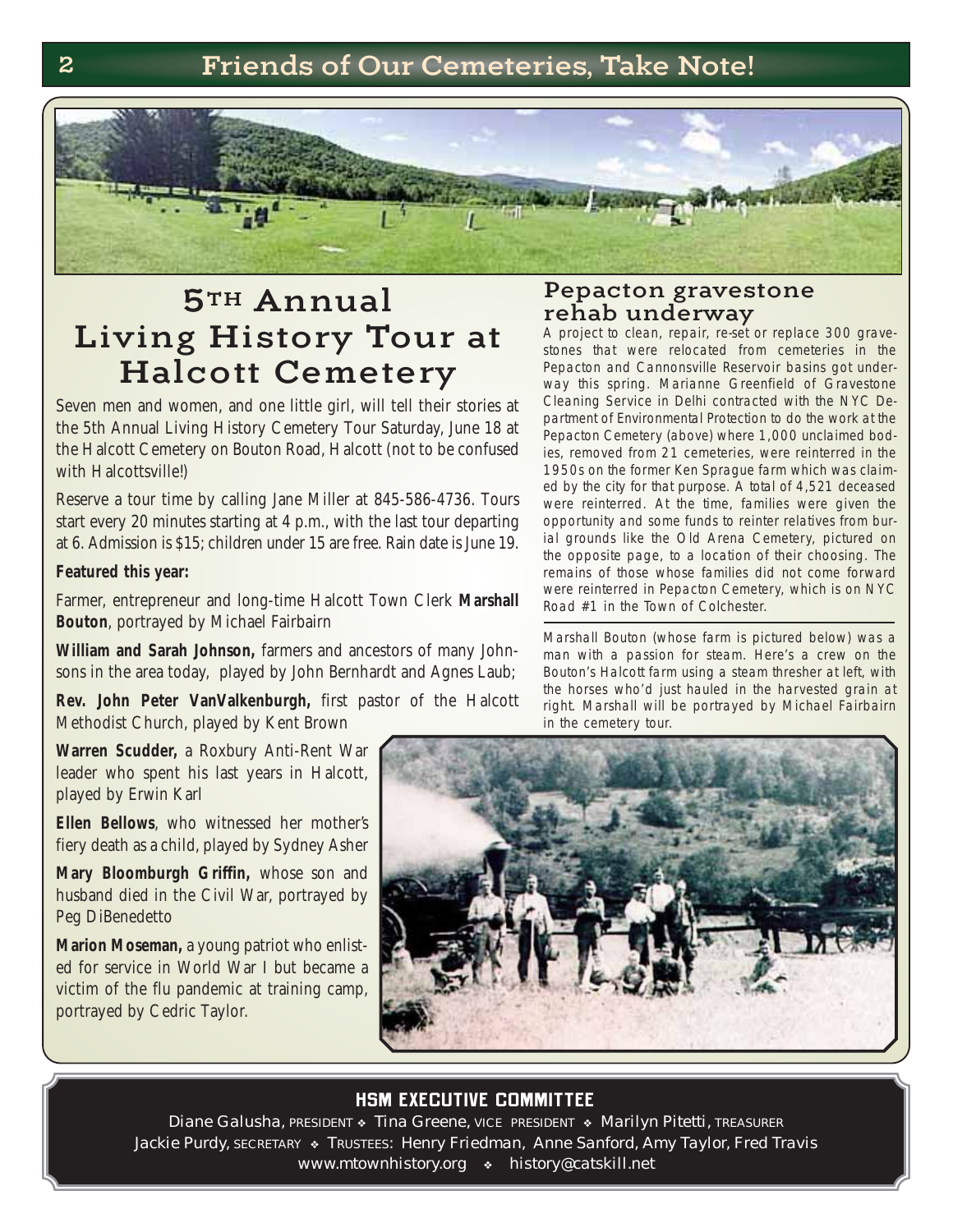#### Requiem for a Drowned Graveyard 3



This 1939 photograph of the Old Arena Cemetery had this description on the back: Looking from southeast corner of Arena Cemetery on road near Lily Pond ½ mile east of Arena along left side of East Branch Delaware River.

Notification (right) that was posted in public places advising families to claim loved ones from cemeteries in the Towns of Colchester and Andes. Middletown cemeteries in the Pepacton Reservoir zone, like the Arena Cemetery pictured, were subsequently removed as well.

# The undersigned intends to remove all the remains, all the monuments and all the distinguishing marks from<br>the connecteive or burial places located in the Town of Colchester, County of Delaware, New York, known<br>as the Cat and the Weaver Burying Ground.

Please take further notice that any and all persons legally entitled to direct as to the disposition of the recess reason terms nonces had a personal experimental parameter of the disposition of the context parameter of the same of the same of the same of the same of the same of the same of the same of the within sixty days afte at the office of the Board of Water Supply, Main Street, Downsville, New York, in writing, of the cemeter or burial place in which said remains are to be reinterred and to which the monuments and other distinguist ing marks are to be moved.

Upon the satisfactory removal of said remains and the said monuments and other distinguishing marks, Board of Water Supply proposes to make the following allowances to be paid to the person or persons leg intitled to direct as to the disposition of the above upon the presentation to the Board of Water Supply oper vouchers for payment:

For the removal of the remains, refilling the grave, purchase of \$65.00 new lot and reinterment in a new grave per grave

For the removal and resetting of an ordinary headstone or foot-8.00 stone per stone

70.00 per

cubic yard

For the removal and resetting of a monument containing more than one-quarter of a cubic yard



The Dela-Teers, a band formed by sax player Dr. Gilbert Palen, played for special events and dances throughout the area in the 1940s and '50s. This photo from Bud Barnes' collection was taken in 1951-52, before Russ Cariot joined the group in 1953. Russ, who played trumpet, provided the names of the folks pictured. Front, l. to r., Larry Gilmore, Doris Myers (Cariot), Tom Trowbridge, Charlie Holdridge, John Constable, Gil Palen, Bud Barnes. Back Bob Holiday, unidentified, Chan Polley (bass), two unidentified, and trombonist Dick Whitney.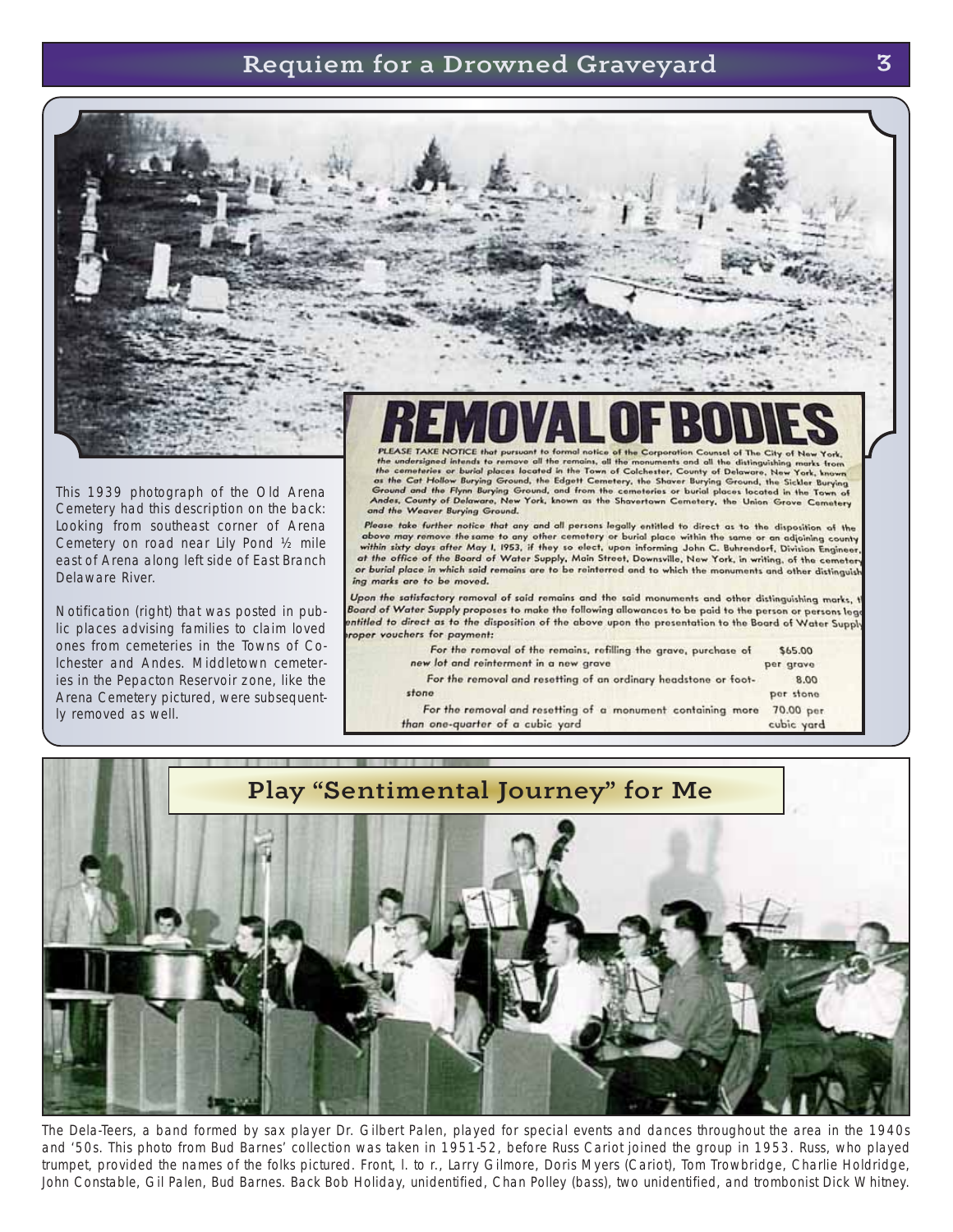### 4 Who Was Emma Keeney?

Emma Frances Henderson Fuller Keeney (1855-1942) was born in New York City and was raised among an extended family of women. At age 12, she was sent to Bethlehem, PA to attend the Moravian Female Seminary, a prestigious parochial school where equality of the sexes was the guiding educational principle.

Emma's first marriage ended in divorce. In 1886 she married Eugene Wyllys Keeney. They lived in the Red Hook section of Brooklyn where he ran E.W. Keeneys Dry Goods store. In 1892 they purchased a 200-acre farm on what is now Southside Road near Margaretville. Emma and their three children lived at Meadowbrook Farm while Eugene ran the store in Brooklyn with his son Mervin. Eugene died in 1898, leaving Emma a widowed mom with a farm to run. She expanded the operation, which included a busy summer boarding house.

Emma became an activist for women's suffrage on the local, county and state levels. President of the Margaretville Equal Suffrage Club, she hosted monthly meetings of the club, and established a lending library in L. D. Bishop's Margaretville

market on suffrage topics. She spoke at the 1914 Delaware County women's suffrage conference, and served as a delegate to the New York State convention in Ithaca that year. At the 1915 election which included a proposition allowing women in NYS the right to vote, Emma and Mrs. C. H. Fuller served as the first female poll watchers in Middletown. The proposition failed in Middletown (556 no to 345 yes), and statewide. But New York women responded to the loss with petitions and pressure and women in NYS were granted the right to vote in 1917.

The 19th amendment to the US Constitution was adopted by Congress in 1919 and ratified by the states in 1920 giving women the right to vote nationwide.

With the help of daughter Jesse McGahie, Emma ran the 30 room boarding house and farm until 1937. She died in 1942 and is buried with her husband in Green-Wood Cemetery, Brooklyn.

*Thanks to Lloyd Roland and to Mitchell Vanderveer for contributing Keeney family information and photographs.*



Emma Keeney and children Gladys, Wyllys, Jesse and Howard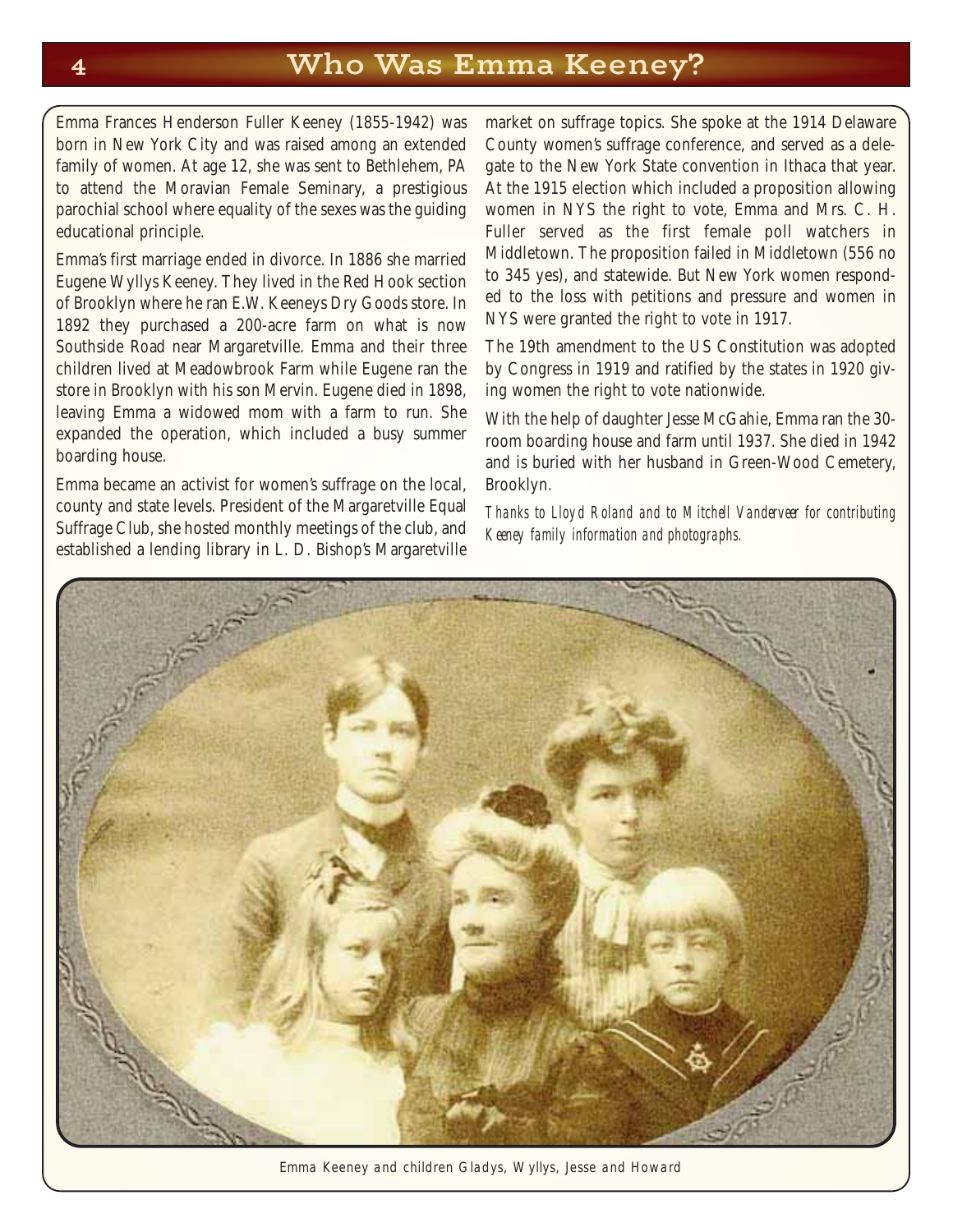## Suffragettes Were on the March in Middletown 5



Vicki Schoell and Agnes Freas flank Connie Jeffers as Emma Keeney as they lead a band of suffragists from Fairview Library to the tea at Stick in the Mud. Below left, Lizzie Douglas, proprietor of Stick in the Mud, provided a bounteous spread for the tea. Below right, Emma Keeney exhorts tea-goers to sign the petition urging New York's legislators to amend the state's constitution allowing women the vote



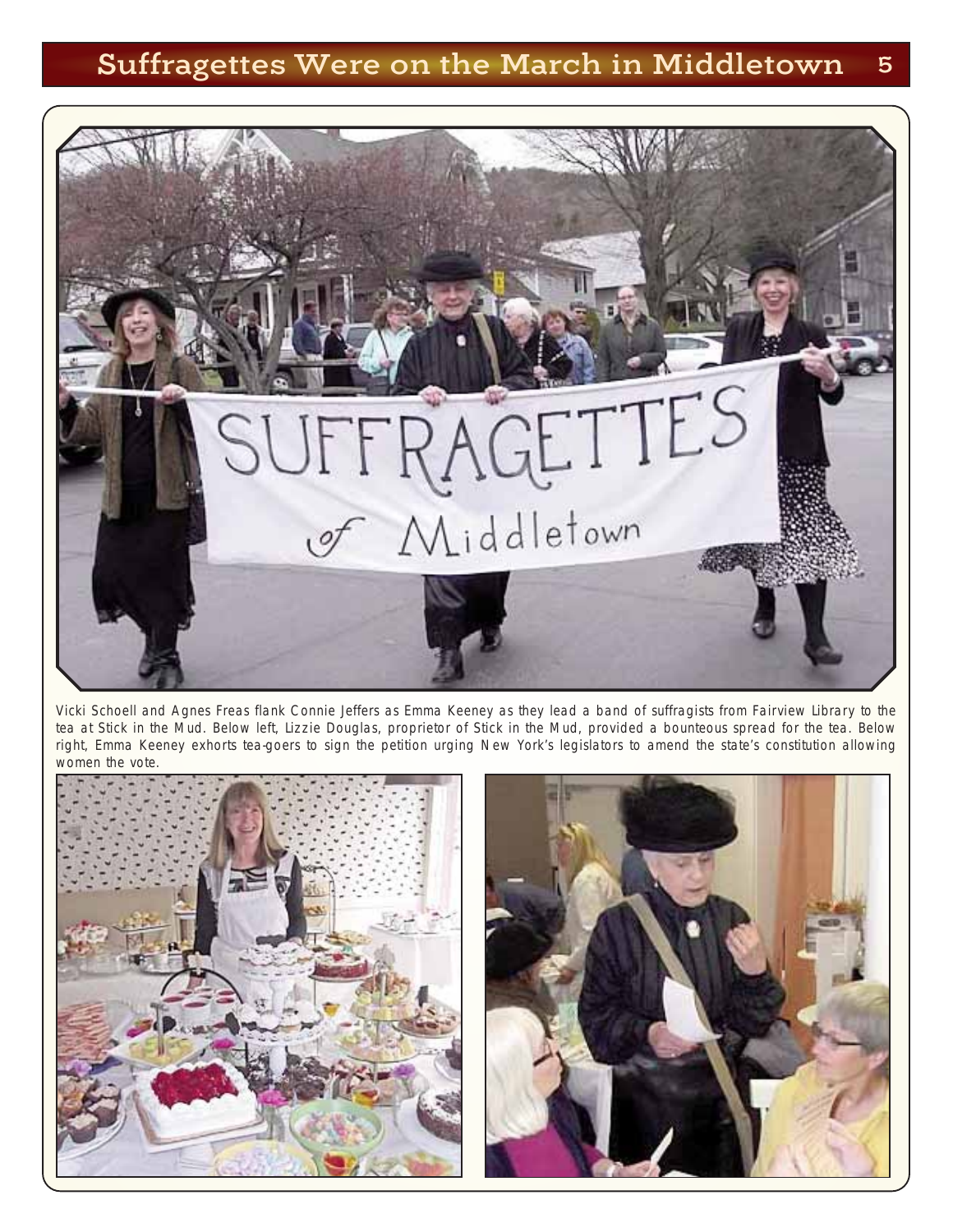

HSM and the Margaretville Telephone Company teamed up on June 4 to present an illustrated history of the family-held firm which is marking its 100th anniversary this year. The Headwaters History Days program featured a display of artifacts and a special cake in tribute to the milestone. Operator Marguerite Sanford is shown here with MTC owner Sheldon Birdsall. A history of the company will appear in the next Bridge.



## Joe Hewitt, Catskills Character



It was Joe Hewitt Day at Roxbury's Woodchuck Lodge May 14, and 75 people came out to celebrate the release of a new book by Bill Birns, "I Was Corning a Beaver Like You Do': John Burroughs, Joe Hewitt, Mountain Culture." The book tells, mostly in Joe's words, about his upbringing on a Denver farm that welcomed tourists, his escapades as a State Trooper, his feelings about nature and the bees he keeps in New Kingston, and his memories of family, and of Catskills characters (much like himself, actually). Bill read from the book (available at local outlets), and Joe told a couple of his famous stories. Ask him the one about the porcupine eggs . . .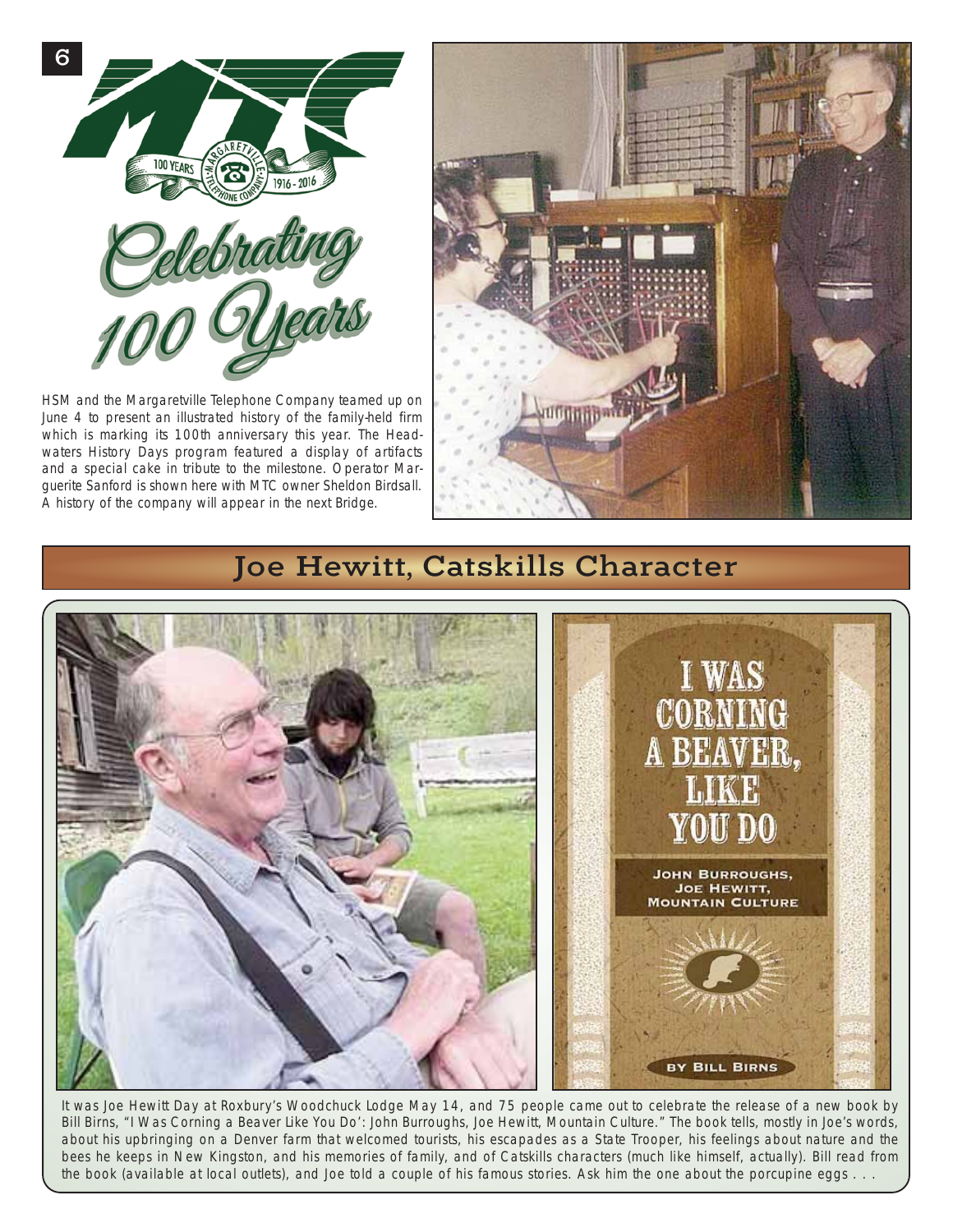### Bonnie Bridges, Booze and Those Builder Scots 7

Completed in 1865, the Beaverkill Covered Bridge, today part of the Beaverkill State Campground near Livingston Manor, Sullivan County, was built by Scottish and Irish laborers under the direction of John Davidson assisted by his brother Thomas.

John Davidson is my great-great-uncle, Thomas, my great-great-grandfather, and they were among the first settlers of the Beaverkill Valley; Thomas was nick-named "River-Rat' for his early life adventures riding timber rafts on the Delaware River bringing necessary goods from the metropolitan area into upstate New York and vice versa with the fruits of the 'wild.'

Thomas' son, my great-grandfather Jay, was the owner of Trout Valley Farm, completed in 1892, once located just across the bridge on Craigie

Claire, about ¾ of a mile from the turn off Beaverkill Road. The Davidsons were of Scottish descent and Trout Valley Farm eventually included a nine-hole golf course completed in 1901, the first in Sullivan County, catering to fly-fishing enthusiasts and New York City dwellers escaping the heat of summer.

The Beaverkill Covered Bridge, whose ownership was taken over by the county in 1961, is 118 feet long. A story connected to it includes the clash of my tee-totaling Scotch Presbyterian ancestors and the workers who helped in the bridge's construction. The Davidsons rules included no golf or fishing until after church services on Sunday, and no drink -



ing on the job. As the tale goes, John Davidson showed up unexpectedly when his crew had stopped to take a few nips from a jug of whiskey. They quickly improvised, hiding the offending jug into a stone abutment just in the process of being finished.

The bridge was repaired in 1961 and again in 1991, when Douglas firs were shipped from California to replace timbers of a size that had once been available locally but were harvested out in the 1800s. Whether the jug was recovered in '61, or '91, no one's telling. If not, perhaps the crew that is currently repairing the bridge once again, will find the stash!

*Marjorie Miller*

### We've Got Covered Bridges Covered!

This photo of the Kelly Corners Covered Bridge is one of many digital images of local spans graciously provided to HSM recently by Todd R. Clark, a member of the National Society for the Preservation of Covered Bridges. We hope to make them available on our website in the near future. Another resource for covered bridge images and information is the new Theodore Burr Covered Bridge Resource Center at the Oxford Memorial Library in Chenango County where some 20,000 photographs and postcards are stored. To visit the Resource Center or to inquire about its contents, contact Trish Kane, 607-674- COVERD BRIDGE 9656; bobtrish68@frontiernet.net.

The Kelly Corners bridge crossed the East Branch on East Hubbell Hill Road. It was replaced by a steel span and the old timbers were acquired by the Izaak Walton League to build a bridge to their picnic grounds on the James Stoutenburgh farm in the Denver Valley, according to the Catskill

Mountain News August 17, 1934. Items from the HSM collection related to Kelly Corners and Halcottsville are on view this season at the HSM hall and can be seen during regular programming there.